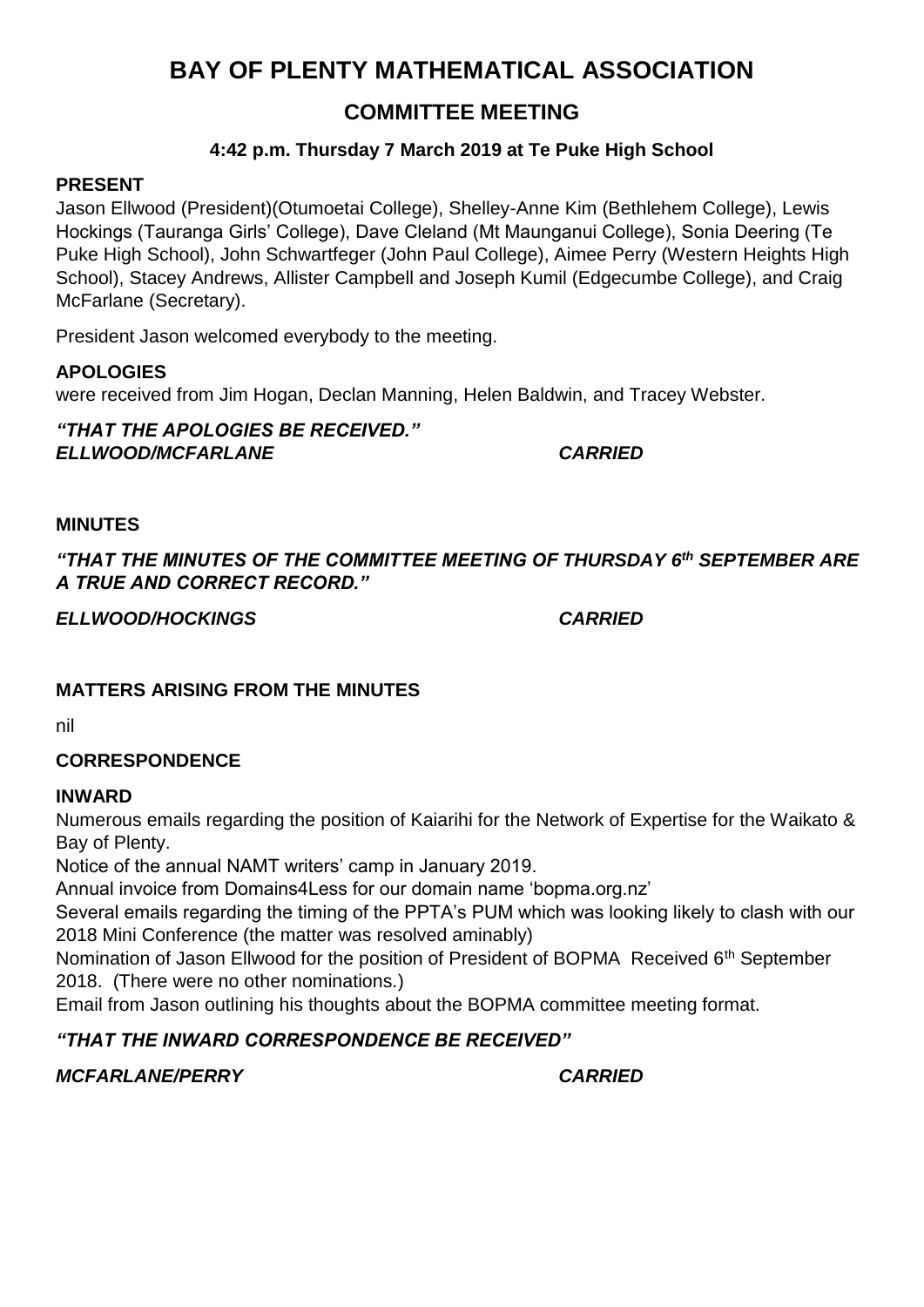#### **FINANCE**

Treasurer Dave informed the meeting he had been given the boxes of financial records only a few days previously and had not had the time to go through it all. The balances for the cheque and savings accounts were therefore unavailable at the moment.

Craig to check that the BOPMA website is showing the correct year on the invoice templates for schools.

#### *"THAT THE FINANCIAL REPORT BE RECEIVED"*

#### *CLELAND/ELLWOOD CARRIED*

#### **GENERAL BUSINESS**

**Committee meetings**: President Jason noted that these meetings are attended by very few people, that the BOPMA committee meeting is the first thing to fall off the 'to do' list for busy teachers. He recommended it was time to reshape BOPMA and make it more relevant, e.g., we need to focus more on professional development. Those present at this meeting were in full agreement. Jason floated the concept of having an afternoon PLD at a school or suitable venue, maybe one per term and that one or more teachers from all member schools be able to attend. It may take time to find the best way of increasing PLD, e.g., should we tack it on to these committee meetings? Should they be stand-alone events? During teaching time or after students have been dismissed or on a Saturday morning. Also, should BOPMA limit numbers per school, e.g., no more than three per school?

A one-hour presentation could be made up of a number of presenters, each of whom has a five minute slot.

It was suggested we trial PLD before the June committee meeting starts.

**Mini Conference 2018 report:** Lewis said the Toi Ohomai venue was once again an excellent venue. There had been no negative feedback, we were not billed for the use of the rooms, the displays were very good and most of the attendees seemed to enjoy themselves. Lewis was thanked for the role he had as the project manager.

#### *"THAT A LETTER OF THANKS BE SENT TO THE CEO OF TOI OHOMAI" HOCKINGS/ELLWOOD CARRIED*

**Mini Conference 2019** This year's Mini Conference is scheduled to be held in Rotorua. The secretary to contact Lara Cordonni regarding the position of project manager.

**MathsMind 2019:** The secretary to contact Tracey Webster (Trident) and Declan Manning (Whakatane High) regarding the venue for this year's MathsMind. Tracey and Declan to be asked to find sponsors for this year's event.

The secretary pointed out a general reluctance to help out with writing questions for MathsMind. Craig to write the Year 9 questions but there is urgency to have a volunteer for the Year 10 questions.

The trophies for the 2018 MathsMind have not been returned as requested. Craig to send out an email requesting the trophies be returned to him as soon as possible.

The matter of tie-breaker questions was discussed. It was agreed to have a tie-breaker for both divisions just in case it is difficult to decide on the winner.

Prizes in the past have been calculators but almost all students have their own calculator. Last year Baby G-Shock watches were presented. Medals always seem to be popular.